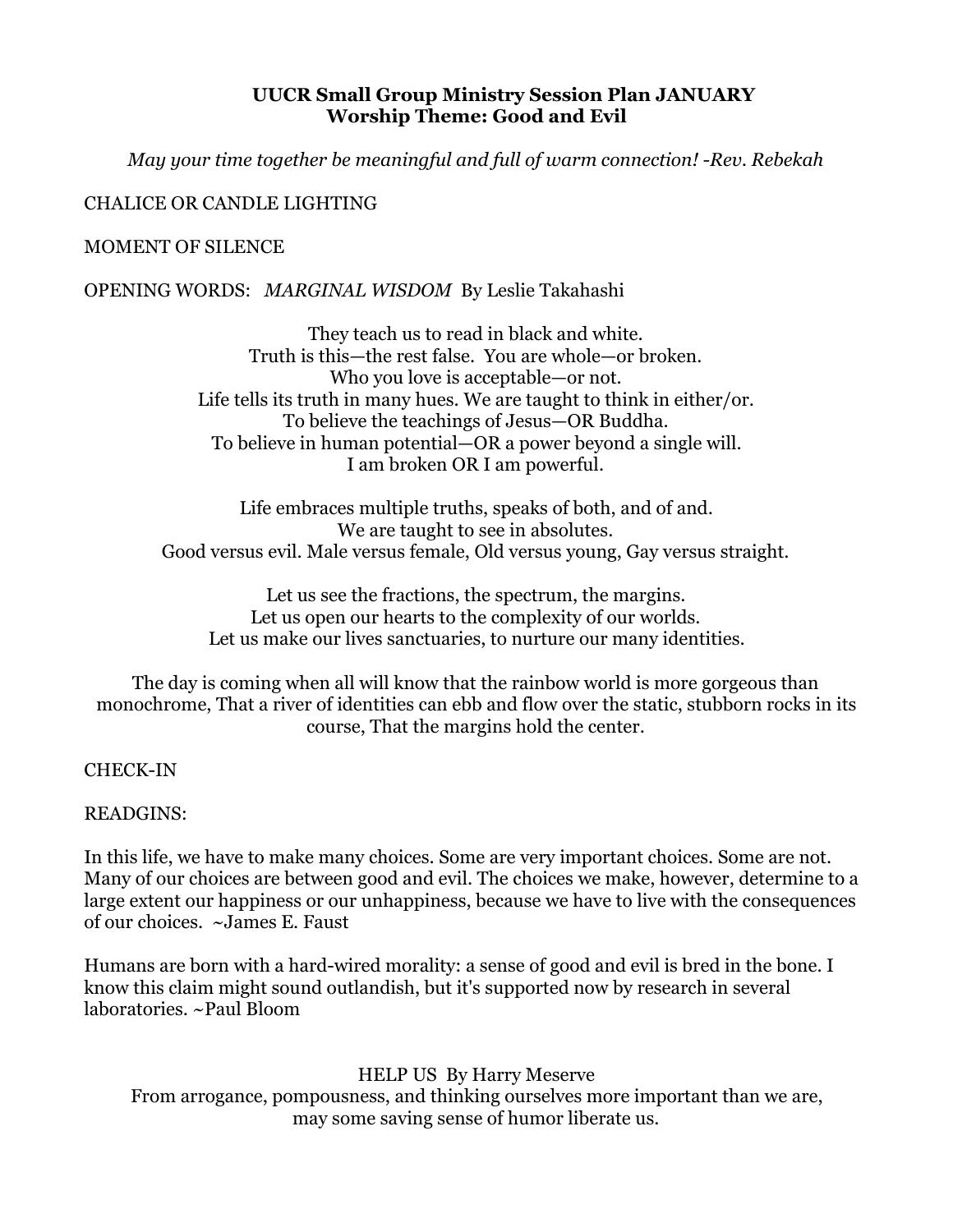For allowing ourselves to ridicule the faith of others, may we be forgiven. From making war and calling it justice, indifference and calling it tolerance, pollution and calling it progress, may we be cured. For telling ourselves and others that evil is inevitable while good is impossible, may we stand corrected. God of our mixed up, tragic, aspiring, doubting, and insurgent lives, help us to be as good in

our hearts [as] we have always wanted to be.

*The power of choosing good and evil is within the reach of all. ~Origen* 

People like to say that the conflict is between good and evil. The real conflict is between truth and lies. ~Don Miguel Ruiz

Never does hatred cease by hating in return; only through love can hatred come to an end. Victory breeds hatred; the conquered dwell in sorrow and resentment. They who give up all thought of victory or defeat may be calm and live happily at peace. Let us overcome violence by gentleness; let us overcome evil by good; Let us overcome the miserly by liberality; let us overcome the liar by truth. —Dhammapada

*Everyone spends their lives trying to balance their world between good and evil. ~Laurell K. Hamilton* 

I am in politics because of the conflict between good and evil, and I believe that in the end good will triumph. ~Margaret Thatcher

Meditation By Norbert Fabian Capek (creator of the Flower Communion) It is worthwhile to live and fight courageously for sacred ideals. Oh blow ye evil winds into my body's fire; my soul you'll never unravel. Even though disappointed a thousand times or fallen in the fight and everything would worthless seem, I have lived amidst eternity.

Be grateful, my soul, My life was worth living.

He who was pressed from all sides but remained victorious in spirit is welcomed into the choir of heroes. He who overcame the fetters giving wing to the mind is entering into the golden age of the victorious.

# MOMENT OF SILENT REFLECTION

QUESTIONS and REQUESTS (Please respond to any of the questions and readings you feel moved by. It is not necessary to respond to all of them.)

- 1. What spoke to you from the readings?
- 2. Do any of the readings connect to your understanding of your faith or being UU? Any challenges to your understanding?
- 3. Where is your understanding of where the sacred is in "good and evil"?

4. What would you like the children of this congregation, our faith tradition and our community to know and understand about good and evil in our lives?

5. How does using words like "good and evil" further or inhibit conversation about faith